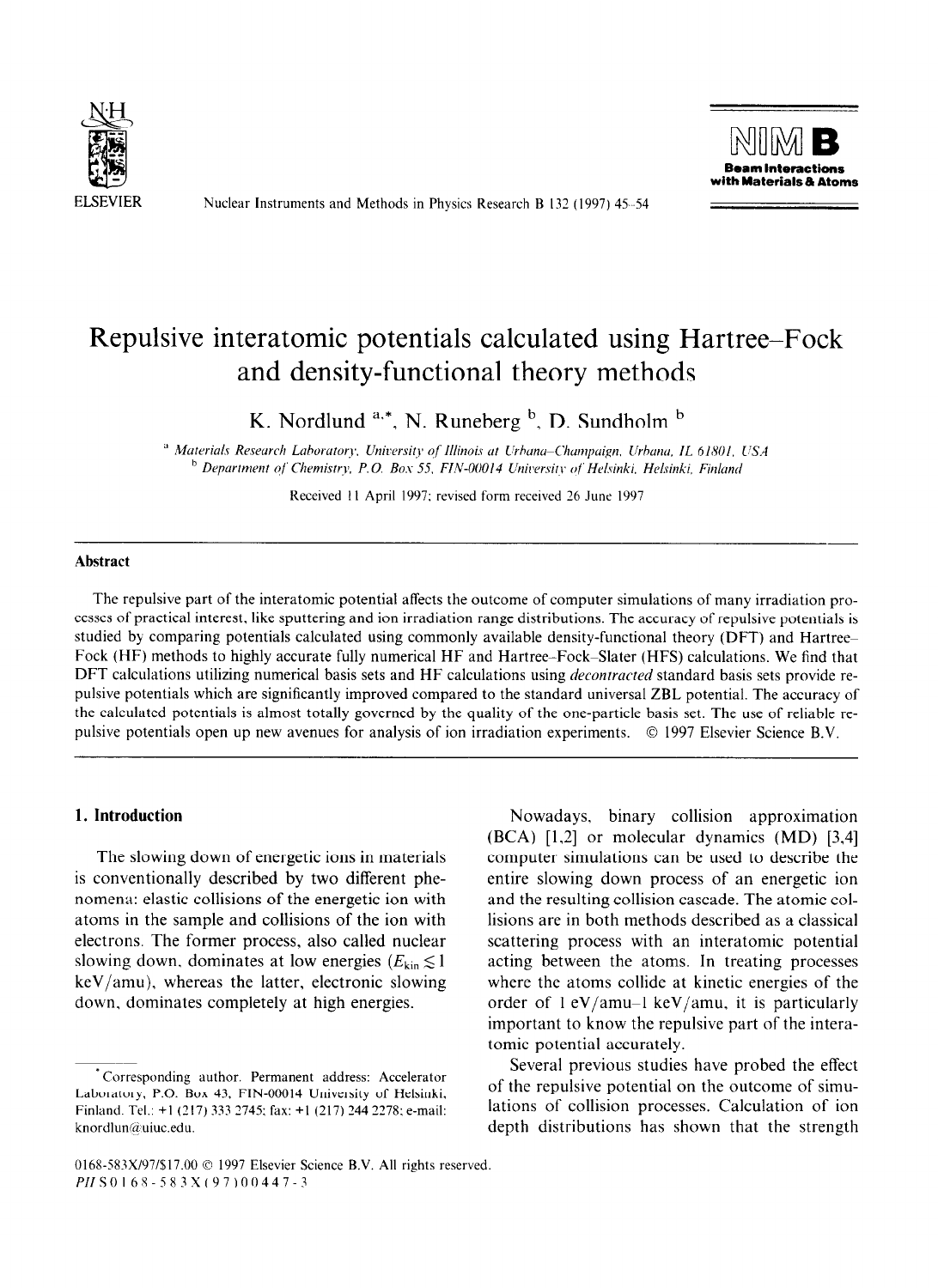of the repulsive potential is directly reflected on the distribution of implanted ions and thus primary damage [5]. Sputtering yields [6] and lifetimes of excited nuclear energy levels obtained from simulations of slowing down of energetic nuclei [7] have also been found to be sensitive to the form of the atom-ion interaction. On the other hand, the number of point defects produced in collision cascades in silicon has been shown to be largely independent of the choice of a repulsive potential [8]. Since local melting and crystal regeneration is even more pronounced in typical metals than in Si [9], one can expect the repulsive potential to have even less effect on damage production in them. It appears that in physical problems where the outcome is determined by energetic collisions between atoms, rather than the local melting in collision cascades, the exact form of the repulsive potential is significant.

Depth distributions of implanted ions can be measured to a high accuracy using several different characterization techniques, like secondary ion mass spectroscopy (SIMS), nuclear resonance broadening (NRB) and elastic recoil detection analysis (ERDA)  $[10-12]$ . Provided that the repulsive potential acting between atoms is known with an accuracy comparable to the experimental accuracy of these methods, it is possible to analyze other parameters affecting the experiment  $-$  like the sample structure or electronic slowing down - using MD or BCA simulations of the range profiles [13,14]. Therefore, there is a clear need to know the accuracy of repulsive potentials used in simulations.

It is quite difficult to measure the repulsive interaction directly. Although numerous measurements have probed the repulsive part of the potential well [15], very few studies have attempted to measure the part between about 10 eV and 100 keV of interest here. Kirchner et al. [16] studied the platinum-oxygen potential both experimentally and theoretically up to energies of 80 eV. Lane and Everhart [17] measured the repulsive potentials of several noble gas systems at kilo-electronvolt energies.

Loftager, Hartung and co-workers have studied repulsive potentials by measuring scattering cross sections of several ions in noble-gas targets in the energy range  $2.5-400$  keV [18-20], although they do not derive the actual repulsive potential from their data. They report that the experimental scattering cross sections can be fairly well reproduced by integrating a theoretical repulsive potential, even though inelastic energy loss also occurs during the collision process. This observation further emphasizes the importance of the repulsive potential.

Unfortunately the uncertainties of the experimental repulsive potentials mentioned above are of the order of 10% or more, and may contain systematical errors of unknown magnitude due to electronic excitation effects. Hence they are not accurate enough for the purposes of the present study, where we will examine considerably smaller differences between calculated potentials. We did, however, compare theoretical potentials calculated with the density-functional theory (DFT)/DMol method (see below) with the He-He and He-Ne potentials of Ref. [17], and found the theoretical and experimental potentials to be in agreement within the experimental uncertainty of 20%.

Many different theoretical methods have been used to determine repulsive interatomic potentials  $[2,6,15,16,20-22]$ . A much used method has been an approximate quantum mechanical method first presented by Gombas [23,24]. Although potentials calculated with this method appear to provide a good approximation of the real potential over the whole repulsive interaction range, comparison with more realistic calculations have shown that they can be off by 20% for certain radial separations [2,25].

Perhaps the most used potential is the universal repulsive potential by Ziegler, Biersack and Littmark (ZBL) [2], which is an analytical potential that can be easily evaluated for any atom pair. It has been constructed by fitting an analytical function to a large number of repulsive potentials evaluated with the Gombas approximate method for different pairs. The fit has a standard deviation of 18% from the Gombas-type potentials.

The wide availability of both research and commercial quantum mechanical ab initio software has made it both easy and increasingly common to determine specific repulsive potentials for the ion pair of interest using ab initio methods (see e.g. Refs. [5,6,20,25-271). Most studies, however, have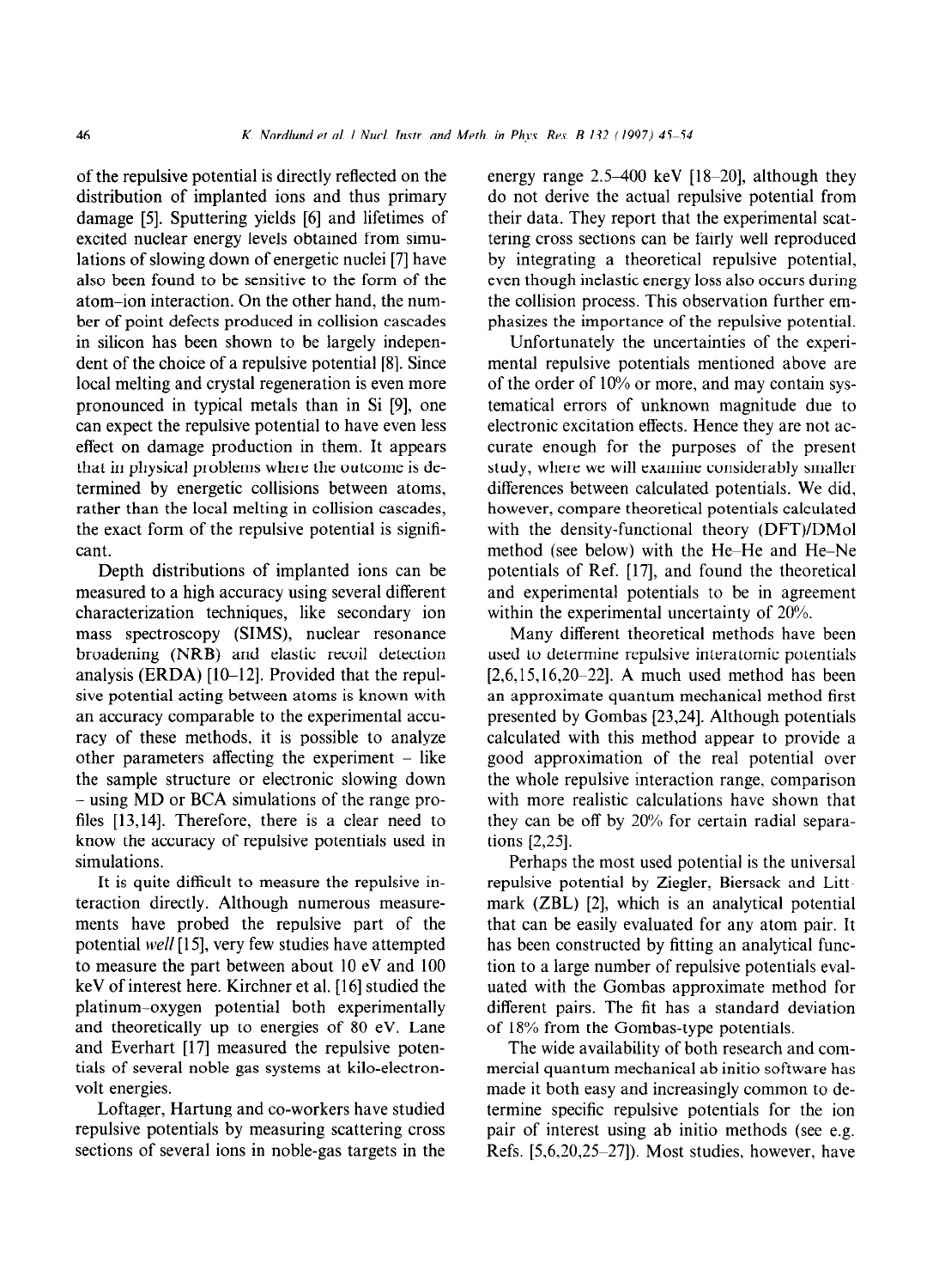calculated the potential using only one quantum mechanical method, which makes it hard to deduce whether any systematic errors may be present in the results. Since almost all ab initio methods have been originally designed to describe chemical or solid-state processes near equilibrium, it is not clear whether they can be used for the specialized problem of calculating the energy of diatomics at very close separations.

In the present work we want to study the accuracy of repulsive potentials obtained with different quantum mechanical approaches. We are not aware of any previous study where such a methodological study of repulsive potentials obtained with modern calculation methods would have been made.

The repulsive potentials are calculated using standard DFT and Hartree-Fock (HF) ab initio programs. These potentials, obtained with methods relying on basis set expansions, are compared to results obtained using numerical HF and Hartree-Fock-Slater (HFS) methods. Since the numerical methods do not assume any global form for the basis functions, they provide a highly accurate standard for the energies to which the other potentials can be compared. Eckstein et al. [6] have previously used a fully numerical HFS method to obtain the repulsive potential for Si-Si. They did not, however, perform any comparison with potentials obtained using other ab initio methods. We also include the widely used ZBL universal repulsive potential in this study in order to examine its accuracy. The four diatomics C-C, H-Si, N-Si and Si-Si are chosen as model systems. Since an accurate treatment of heavy atoms would require the consideration of relativistic effects, no heavy atoms have been included.

For Si-Si we performed a more detailed study on both the effects of electron correlation as well as basis set convergence. The Si-Si repulsive potential is also calibrated using a fully numerical HF method [28,29].

# 2. **Potential calculations**

The interatomic potential  $V(R)$  acting between two atoms is here defined as the difference between the total energy at an interatomic distance *R* and the total energy of the isolated atoms

$$
V(R) = E(R) - E(\infty). \tag{1}
$$

By the repulsive potential, we simply mean the part of the total potential at small internuclear separations *R* where  $V(R) > 0$ .

In a crystal, a diatomic potential does of course not accurately describe the interatomic potential functions. In studies of H atoms surrounded by Cu atoms, however, the first author has found that the diatomic potential does not differ much from a bulk potential at energies  $\geq 10$  eV [30]. Furthermore, in collision cascade calculations where the low-energy part of the potential is relevant, the repulsive potential is usually fitted to some manybody potential which describes the low-energy interactions [31], whence the low-energy part of the diatomic repulsive potential loses its significance.

The repulsive potentials are here calculated using several computational approaches. The fully numerical two-dimensional (2D) HFS method [28,29] is used for providing accurate reference potentials for the DFT and the HF calculations. For Si-Si, the HF limit is determined by fully numerical HF calculations. The effect of electron correlation has been studied at the second-order Moller-Plesset perturbation theory level (MP2) [32] and at the coupled-cluster singles and doubles level augmented by a perturbative correction for triple excitations (CCSD(T)) [33,34].

The interatomic potential  $V(R)$  is obtained by calculating the total energy of the diatomic system at different interatomic separations *R.* In the comparison of the potentials, only a few distances *R*  are used, while to obtain the potentials for actual simulations the potential is calculated at denser *R*  intervals.

For practical BCA and MD simulations, many authors fit the parameters to some analytical function (e.g. the ZBL potential) for the repulsive potential data [22,6]. However, even if a large number (eight for the ZBL potential) of free parameters are used, we have found it very difficult to obtain a good fit to the strongly decreasing potentials over a large energy range (between 1 eV and 100 keV). Typically, the fits result in errors in the potential energy or its derivative of the order of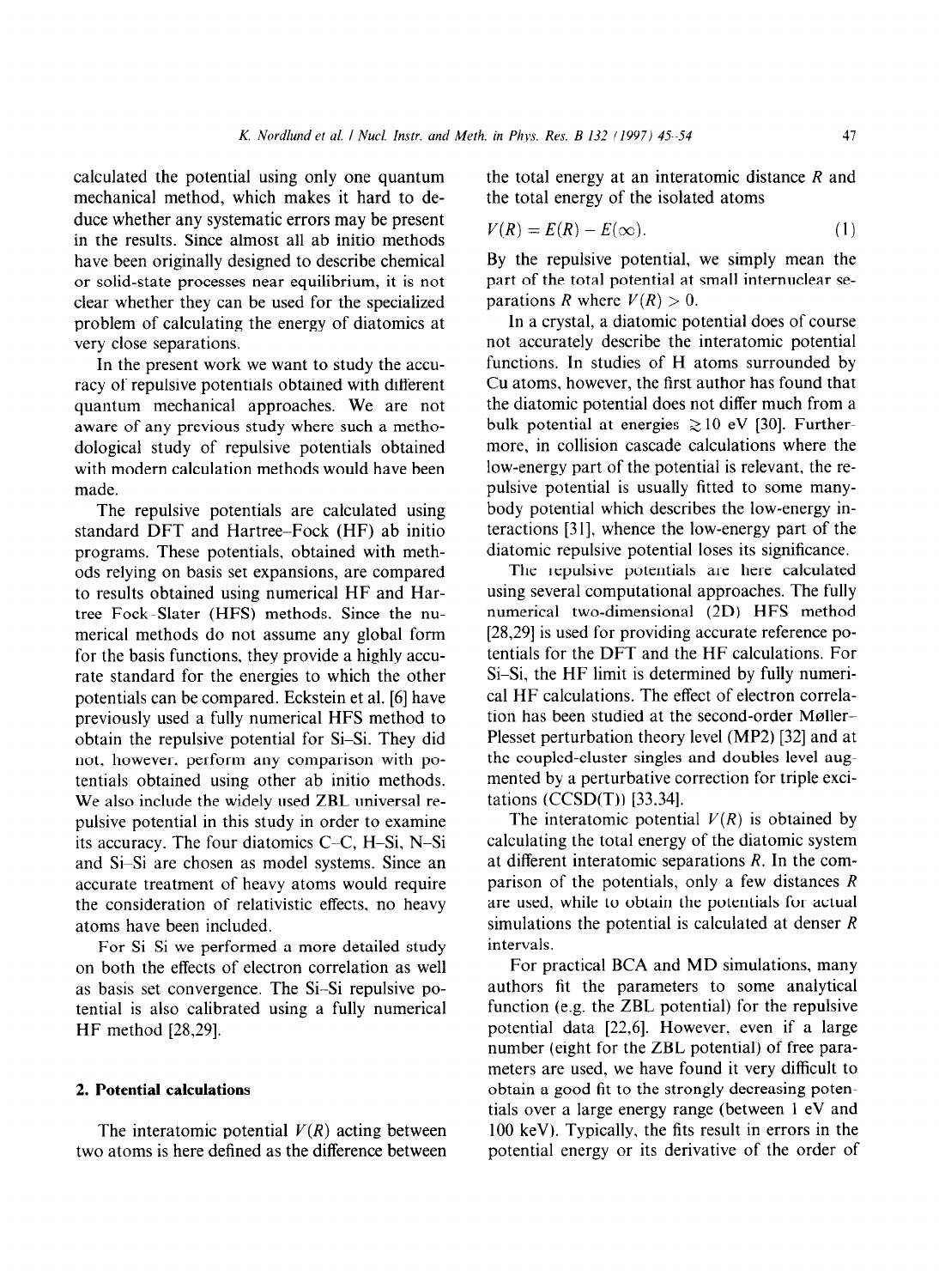5-10% in some part of the fitting regime. To prevent the introduction of unnecessary fitting errors in our simulations, we use spline interpolation [35] over dense *R* intervals (typically,  $\Delta R \sim$ 0.02  $\AA$ ) of the potential data to obtain  $V(R)$  at a given *R.* 

## 2.1. *Density-functional theory calculations*

The DFT at the local-density approximation (LDA) level is widely used in the research community due to its relatively good accuracy and low computational cost for large numbers of atoms [ $36-38$ ]. In the DFT approach, the Kohn-Sham (KS) equations

$$
\left[\frac{-\hbar^2}{2m}\nabla^2 + V_s(r) + V_{\rm xc}(r)\right]\phi_i(r) = \varepsilon_i\phi_i(r),\qquad (2)
$$

$$
\rho(r) = \sum_{i} |\phi_i(r)|^2,
$$
\n(3)

$$
V_{\rm xc} = \frac{\mathrm{d}(\rho \varepsilon_{\rm xc})}{\mathrm{d}\rho} \tag{4}
$$

are self-consistently solved. In (2),  $V_s$  is the electrostatic potential due to nuclei and the electron charge distribution, and  $V_{\text{xc}}$  is the exchange and correlation term.

The molecular orbitals  $\phi$  are expanded as a linear combination of atomic orbitals,

$$
\phi_i(r) = \sum_j c_{i,j} \chi_j(r). \tag{5}
$$

The standard basis sets  $(\chi_i)$  used in the DMol [39] DFT/LDA package [37,40] consist of two numerically tabulated atomic basis functions for each occupied atomic orbital. These are generated by solving the atomic DFT equations once for the neutral atom and once for the doubly charged cation. Delley [37] prefers to call them "double numerical basis sets" (DN) to be contrasted with double-zeta (DZ) basis, where the radial functions possess an analytical form. The DMol method is not fully numerical since the atomic orbitals are kept fixed during the calculation while all the integrals are computed numerically. In our DMol calwe used the Vosko-Wilk-Nusair Hamiltonian with no gradient corrections. Use of different exchange and correlation functionals, including gradient corrections, was not found to affect the results significantly. This level of theory has previously been used to determine repulsive potentials [5,41].

Since the integrals are computed numerically, DMol can use any type of normalizable function which satisfies regularity condition for molecular orbitals. Delley [37] uses two types of orbitals to improve on the accuracy of the standard DN basis sets; numerical orbitals of positive ions, and orbitals of hydrogenic atoms with a specified nuclear charge. We examined how both kinds of orbitals affected the atomic energies at close separations. Adding additional cationic basis functions was found to affect the energy convergence rather slowly. Adding hydrogenic orbitals, however, had a remarkably strong effect on the energies obtained at close separations.

As an example case we discuss in detail results of two Si atoms at a separation of 0.0360795 A. Tests at other atomic separations and cases have been found to give similar results. Using just the standard Si and  $Si^{2+}$  orbitals gave  $V(R) = 63,281$ eV, to be compared with the value 58 829 eV obtained from 2D calculations. Adding cationic orbitals for  $Si<sup>2+</sup>$  with the 3s electrons removed reduced the energy to 63 178 eV, and further adding orbitals for Si<sup>+</sup> with a 3p electron removed reduced the energy only to 63 091 eV. On the other hand, adding Is, 2p, 3d and 4f hydrogenic orbitals for  $Z = 14$  to the standard basis reduced the energy to 60 846 eV, and further adding the same hydrogenic orbitals for atoms with  $Z = 13$ , 11 and 15 reduced the energy to 59 050 eV (since each orbital is orthogonalized against the previous ones, the order in which orbitals are added can affect the results slightly). This result agrees much better with the 2D result than the value obtained with the unmodified DN-type basis set.

In, practice, the addition of orbitals to the basis set is achieved by constructing a new basis set with the **"DATOM"** utility supplied with the DMol program package, and choosing the "user-defined" basis option for the DMol run. For elements with  $Z < 11$  the standard basis sets provided with the program package are already augmented with hydrogenic orbitals. For the final C-C diatom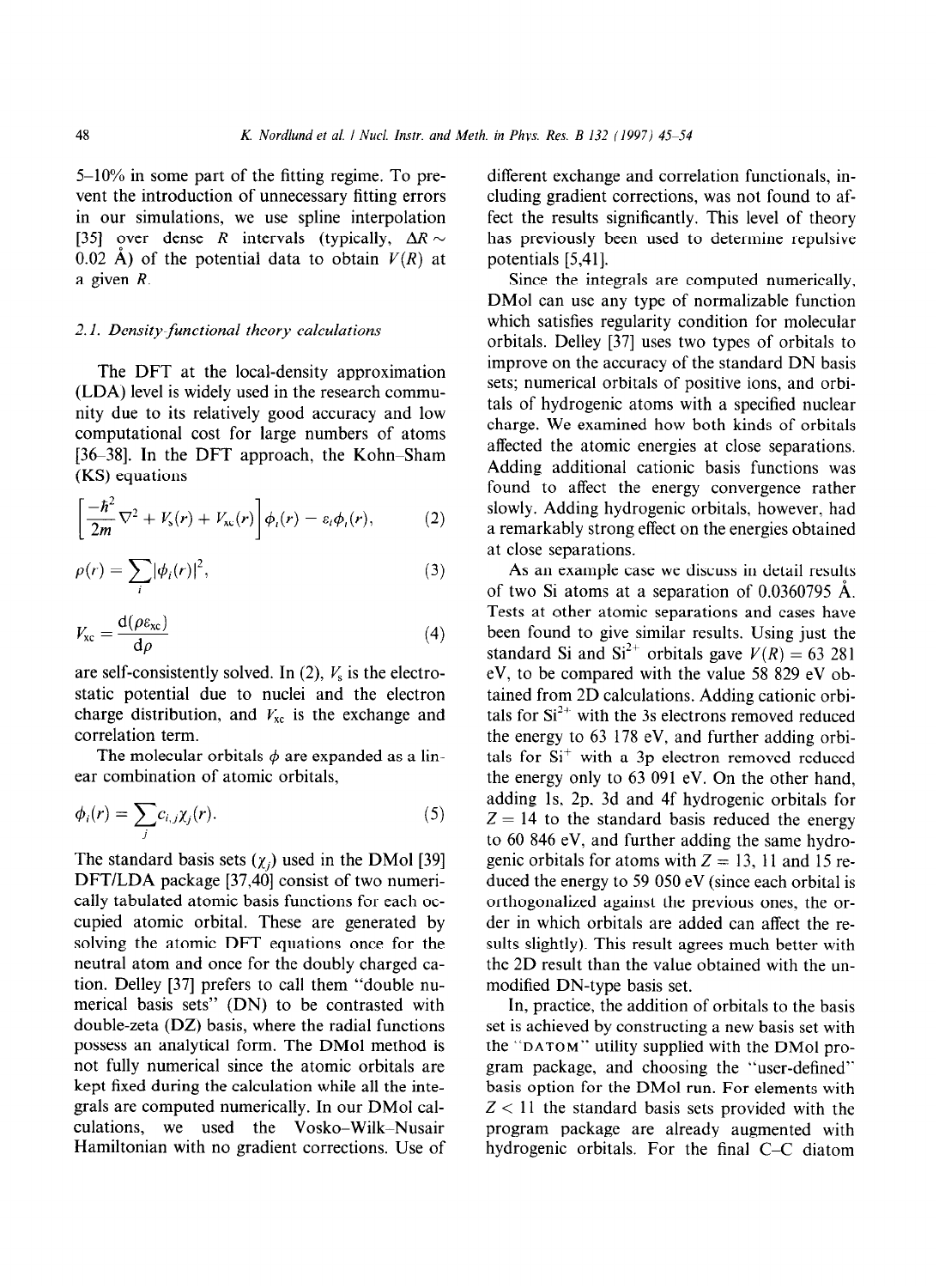calculations we used this standard basis set. For the diatoms involving Si we used a basis set where the Si DN basis was extended with the hydrogenic orbitals for  $Z = 14$ , 13, 11 and 15, each containing the Is, 2p, 3d and 4f hydrogenic orbitals. Although these basis sets were found to give quite sufficient accuracy in the repulsive potential, tests of larger basis sets for  $C-C$  and  $Si-Si$  for a few *R* values gave even better agreement with the 2D results.

#### 2.2. *Numerical Hurtree-Fock-Sluter Calculations*

The fully numerical 2D HFS method has recently been described in detail [28,29] and only a short description will be presented here. The 2D program is also available on the World Wide Web [29].

For diatomic molecules, the orbitals can be expressed in elliptical coordinates as

$$
\phi_{\mathbf{a}}(\eta, \xi, \varphi) = f_{\mathbf{a}}(\eta, \xi) e^{\mathbf{i} m_{\mathbf{a}} \varphi},\tag{6}
$$

where  $\eta$ ,  $\xi$  and  $\varphi$  are the prolate spheroidal coordinates defined as with the centers located at  $z_1 = -R/2$  and  $z_2 = R/2$  along the z-axis, *R* being the internuclear separation. The angular part  $(\varphi)$ can be treated analytically. A similar ansatz can also be written for the electron-interaction potential which is obtained by solving the Poisson equation. In the HFS approximation, the  $V_{\text{xc}}$  potential in (3) consists of a local statistical exchange potential [42]

$$
V_{\rm xc}(r) = -3\alpha(3\rho(r)/8\pi)^{1/3},\tag{7}
$$

where  $\rho$  is the total electron density and  $\alpha = 0.7$  is a constant.

The two-dimensional "radial" part of the orbitals and potentials are discretized and the HFS and Poisson equations are solved using a two-dimensional numerical approach. The discretization is performed using an eighth-order central difference stencil on a two-dimensional grid (or subgrids) and the resulting large and sparse system of linear equations is solved by the (multicolor) successive overrelaxation method [43]. Since the numerical HFS energies do not suffer from any significant basis set truncation errors, they are used as reference potentials for the basis set calculations.

# 2.3. *Hartree-Fock culculations*

In the previously described methods the total density was chosen as the fundamental variable, which by applying the variational principle to the Schrödinger equation leads to the KS equations. In order to solve these equations one has to assume the form of  $V_{\text{xc}}$ . In the HF method the total wave function is described by a Slater determinant. By applying the variational principle, with this wave function as the fundamental variable, the HF equations are obtained. The HF equations are similar to (2) except that  $V_{\text{xc}}$  is replaced by the HF exchange operator

$$
K_j(1)\phi_i(1) = \int \left[ \phi_j^*(2) \frac{1}{r_{12}} \phi_i(2) dx_2 \right] \phi_j(1).
$$
 (8)

In practice the molecular orbitals,  $\phi_i$ , are expanded in Gaussian basis functions. As virtually all standard basis sets are developed for optimal performance in describing chemical phenomena, it is not obvious that their functionality can be extended to describe the strongly repulsive part of the interaction potentials. In addition to basis set studies at HF level, we estimated the contribution from electron correlation by performing MP2 and  $CCSD(T)$  calculations on the Si-Si system. The HF and MP2 calculations were performed with the **TURBOMOLE** program package [44] and the CCSD(T) calculations with the **ACES II** program package [45] using decontracted valence-triple zeta basis sets [46]. To assess the basis set truncation errors of the HF calculations we performed numerical HF calculations on Si-Si.

All the HFS. DMol, and HF calculations on the different diatoms were done on the  $\Sigma$ -state with the lowest spin multiplicity. The numerical and Gaussian basis set calculations were performed with the equilibrium electron configuration for all internuclear distances.

# 3. **Results and discussion**

At short distances the interaction energy is dominated by the nuclear-nuclear repulsion potential. Since this dominant contribution is independent of the model, it makes it hard to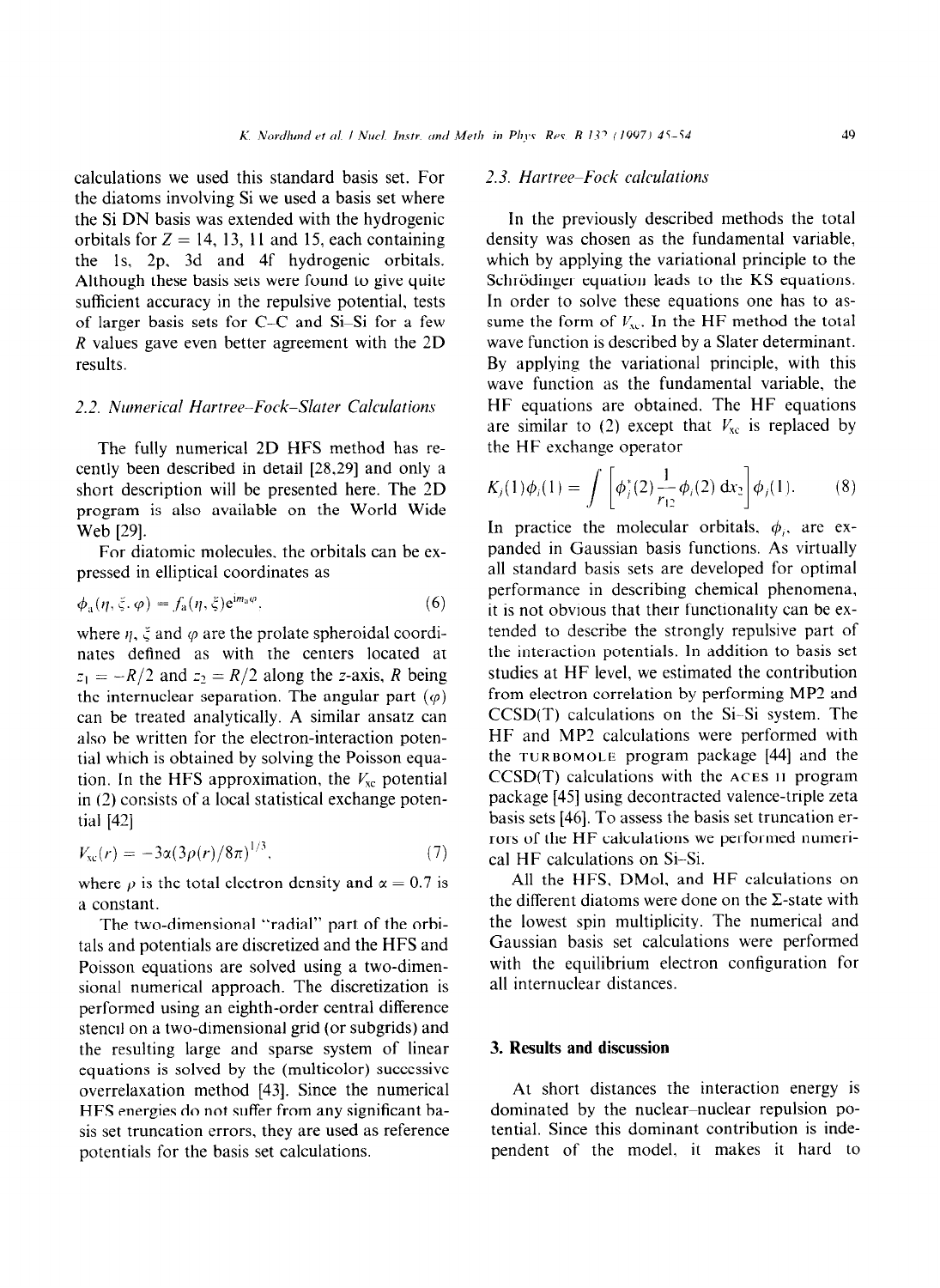distinguish the differences between different methods. In order to pronounce the differences in the studied methods, we present our results in terms of the screening function and the electronic interaction energy. The screening function is defined by

$$
V(R) = \frac{Z_1 Z_2 e^2}{R} \Phi(R),\tag{9}
$$

where  $V(R)$  is the interatomic potential,  $Z_1$  and  $Z_2$ are the nuclear charges, and *R* is the internuclear distance. At long distances  $\Phi(R)$  vanishes, and for very short distances there is almost no screening of the nuclear-nuclear interaction and  $\Phi(R)$ approaches one.

A transparent comparison of the different computational approaches is obtained by comparing the electronic contribution to the repulsion potential. The electronic interaction energy is calculated as

$$
E_{\rm el}^{\rm inter} = E_{\rm el}^{\rm diatom} - E_{\rm atom 1} - E_{\rm atom 2},\tag{10}
$$

where  $E_{el}^{\text{inter}}$  is the electronic contribution to the interaction energy, *Ezliatom* the electronic contribution to the energy of the diatom, and  $E_{\text{atom 1}}$  and  $E_{\text{atom 2}}$ are the total energies of the two atoms.  $E_{el}^{\text{inter}}$  is related to  $V(R)$  by

$$
V(R) = E_{\rm el}^{\rm inter} + \frac{Z_1 Z_2 e^2}{R}.
$$
 (11)

At very small *R* values the nuclear interaction dominates and the  $E_{el}^{\text{inter}}$  contribution to the total potential will not be significant. At somewhat larger *R* values (smaller interaction energies),  $E_{el}^{inter}$ and the nuclear potential will be of the same order of magnitude, but of opposite sign. Because of this, a difference in  $E_{el}^{\text{inter}}$  can in some cases be reflected in a larger change in the repulsive potential.

To give an idea of how deviations in  $E_{el}^{\text{inter}}$  are reflected in  $V(R)$ , we give the maximum difference between the DFT, HF, and ZBL potentials and the HFS potential for interaction energies above 1 keV. At lower interaction energies, comparing repulsive potentials with a ratio is not very instructive because of the singularity at the potential zerocrossover.

There are three major sources of discrepancies in the results obtained with the studied methods. These are the different treatment of exchange, the

size of the one-particle space (basis set), and the effect of electron correlation.

In order to study the effects of the different exchange terms in DFT and HF approaches, we compared the repulsive potential for Si-Si obtained from numerical HFS and HF calculations. These numerical calculations are free from basis set truncation errors. For interaction energies above 1 keV the maximum deviation in  $V(R)$  is only 0.25%, which clearly shows that the effects due to different exchange terms are negligible.

The effect of the limited basis sets was studied by comparing results obtained from DMol and HF calculations to numerical HFS and HF results.

The basis set truncation errors (BSTE) of the DMol calculations on Si-Si were estimated by combining numerical HFS and Gaussian basis set DFT calculations with the corresponding DMol DFT results. This comparison showed that the BSTE of the DMol calculations on Si-Si are less than 1.0% of the repulsive potential above 1 keV. The BSTE grows monotonically as the distance becomes shorter. Since the numerical HFS calculations are performed with fixed occupation numbers while in the DMol calculations they are optimized, the basis set truncation error of the DMol energies is somewhat compensated. For Si-Si, this relaxation contribution improves the agreement with the numerical results and corresponds to less than 1.3% of the repulsive potential.

The HF method provided relatively accurate potentials already with standard DZ basis sets. For very short internuclear distances the heavy contraction of the "core-like" basis functions resulted in larger deviations. Additional flexibility was obtained by decontracting the DZ basis sets, which resulted in a much better agreement with 2D HFS results over the whole distance range.

For Si-Si, the basis set dependence was further investigated by performing numerical 2D HF calculations. The fully numerical HF and HFS potentials differ at most by 0.8 au (22 eV) which corresponds to 0.25% of the repulsive potential above 1 keV. For Si-Si, the BSTE of the basis set calculations using decontracted DZ quality basis set are less than 7.5%. Calculations using decontracted basis sets of valence-triple zeta quality augmented with one polarization function (TZVP)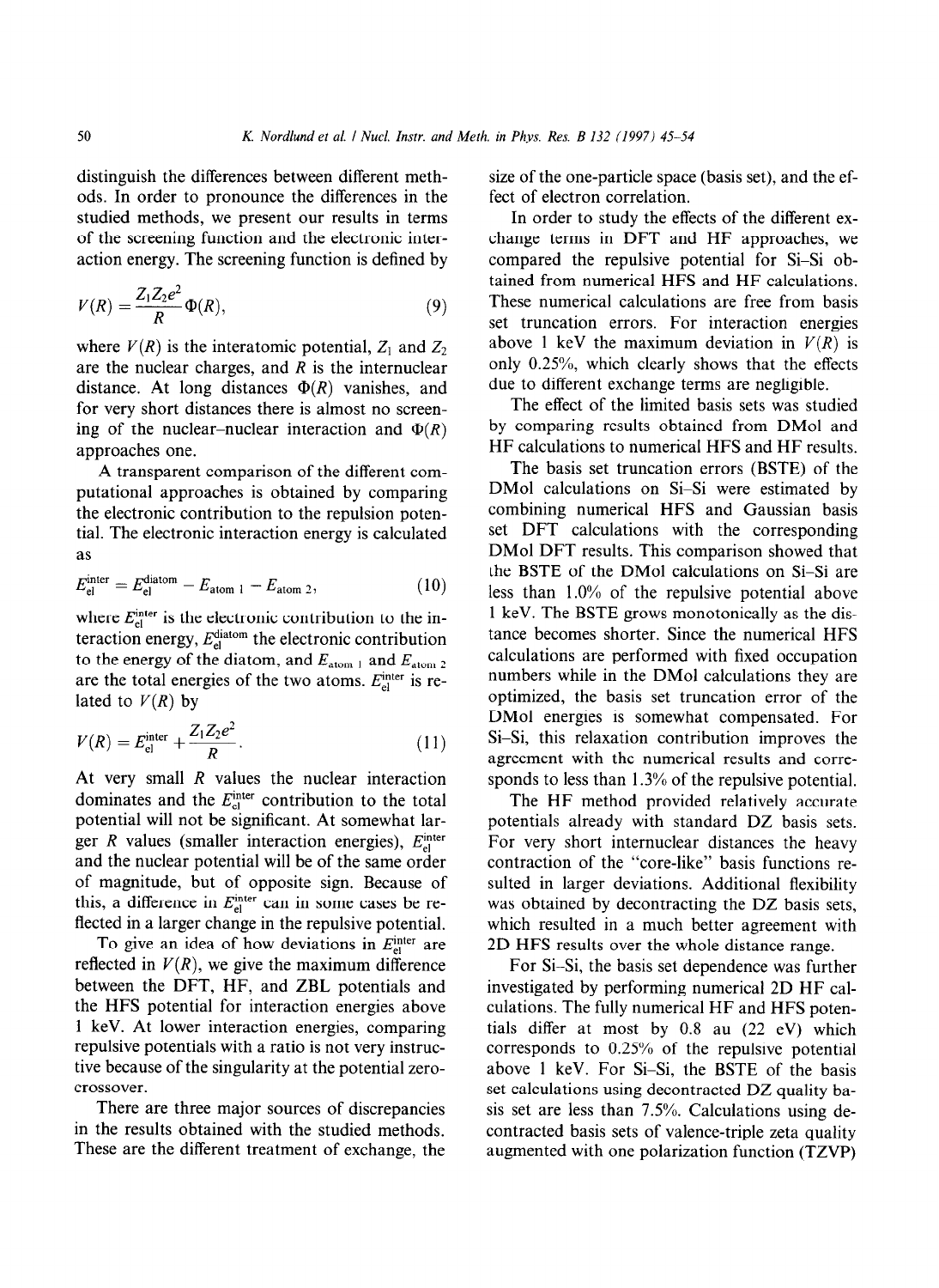provide potentials which possess BSTE of about 5.5%. Since the HF energy for short internuclear distances converges slowly with the size of the atom-centered basis set it is necessary to add basis functions between the nuclei (bond functions) to obtain very accurate repulsion potentials.

We compared also the LDA and HF results obtained with decontracted Gaussian basis sets of DZ and TZVP quality. For Si-Si interaction energies above 1 keV the maximum deviations obtained with DZ basis sets are 5.5% and 7.4% for LDA and HF. respectively. For decontracted TZVP basis sets the corresponding deviations are 5.0% and 5.5%. For both methods the BSTE is rather constant over the whole distance range, resulting only in a shift of the potential curve. This indicates that the derivative of the potential should be of much better quality.

Thus we can conclude from these basis set studies that for decontracted Gaussian DZ basis sets the LDA results are somewhat better than the HF results, but both methods suffer from the poor convergence of Gaussian basis sets towards the basis set limit. We found also that the numerical basis sets used in the DMol calculations are superior to Gaussian basis sets, except at very high energies.

The effect of electron correlation was studied by performing MP2 and CCSD(T) calculations on Si-Si. The MP2 correction to the interaction energy was found to be only about 3-5 eV over the whole distance range and as judged from coupled-cluster results the correlation contribution is less than  $0.1\%$  of the repulsive potential above 1 keV.

Thus we can state that the accuracy of the calculated repulsive potential is almost totally governed by the quality of the one-particle basis set, whereas the effects arising from the use of different computational methods are significantly smaller.

The results of the electronic structure calculations are illustrated in Figs. 1 and 2. In Fig. 1 the potentials are compared by plotting the  $E<sub>el</sub><sup>inter</sup>$ ratios between the DFT, HF, and ZBL potentials to the 2D HFS potential. In Fig. 2, the screening functions  $\Phi(R)$  of the four diatoms are shown. The comparison of the *E*<sup>inter</sup> values offers the best illustration of the differences between the electronic structure calculations, while the comparison of the screening functions  $\Phi(R)$  shows how these



Fig. 1. Ratios between the electronic contributions  $E_{el}^{inter}$  to the repulsive potentials. DFT denotes the DMol density-functional calculations, HF the Hartree-Fock method and ZBL the commonly used ZBL universal repulsive potential. The 2D HFS potential is used as a standard to which the other potentials are compared. The energy values within the figure show the approximate actual strength of the calculated total repulsive potential  $V(R)$  at  $R = 0.1$  and 0.9 Å for each diatom.

differences will be reflected in practical calculations of radiation effects.

For  $V(R) > 1$  keV the agreement between the DMol DFT and 2D HFS electronic interaction energies is within 2%, with the exception of C-C where the discrepancy grows to 9.5% for  $R < 0.02$  Å. However, since at these separations the nuclear part dominates completely, the deviations are not reflected in the final potential. This is evident in Fig. 2. where practically no difference between the DFT and HFS results can be seen. The difference in the potential energies above 1 keV is less than 0.7% for all atom pairs.

For  $E_{el}^{\text{inter}}$  the agreement between 2D HFS results and results obtained with HF using decon-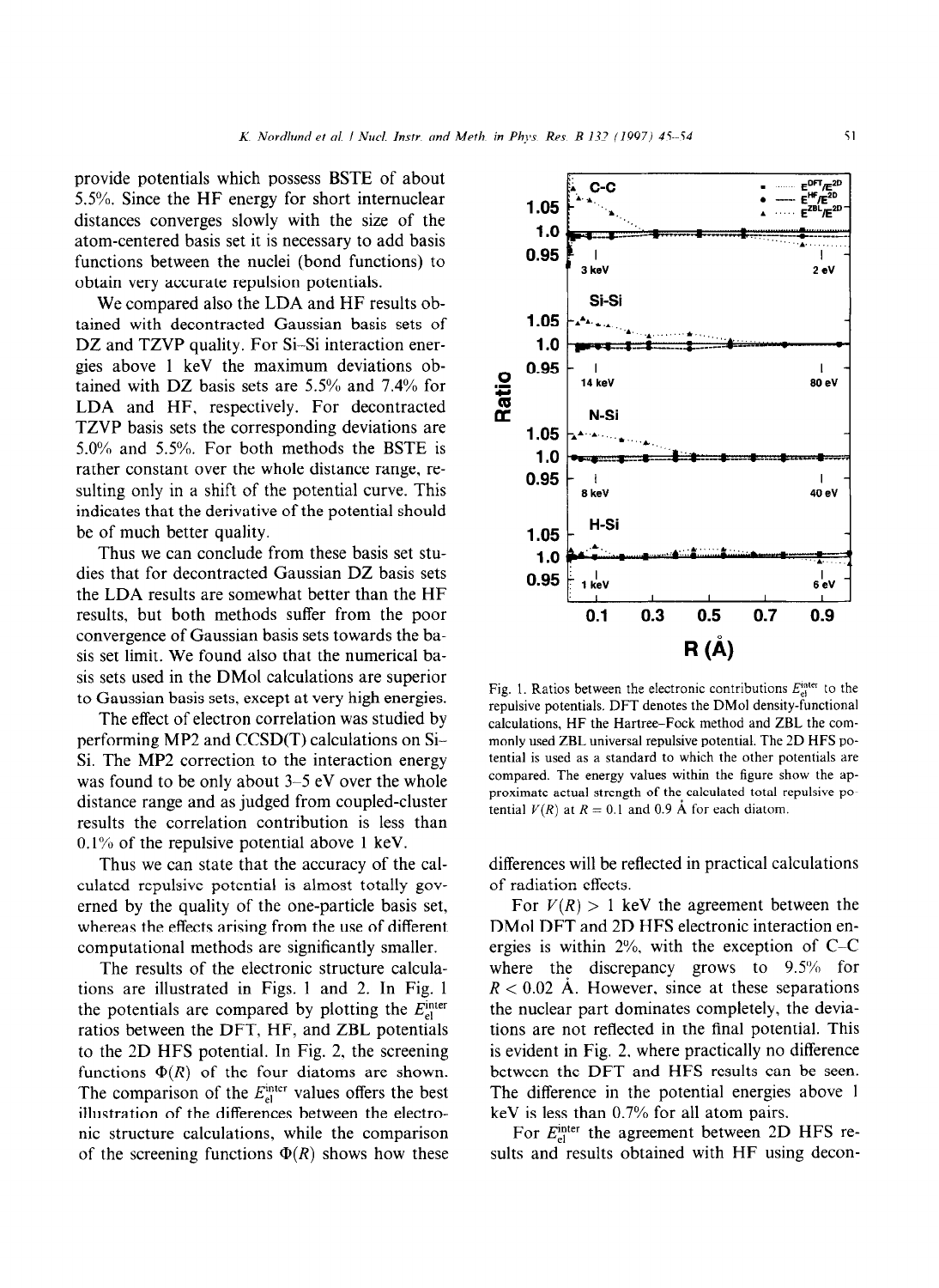

Fig. 2. Screening functions for the four diatoms. Labels are as in Fig. 1. The insets show the part of the screening function where the potential  $V(R)$  is larger than roughly 0.5 keV.

tracted DZ basis sets is within 1.4% for all pairs. The deviations in the interaction potential  $V(R)$ are larger than for DMol, ranging from 0.2% to 7.4%.

In Fig. 1, particularly for C-C, the earlier mentioned systematic shift of the HF curve can be seen. As a similar shift could be found for LDA results using Gaussian functions, it must be due to the poor convergence of the Gaussian basis sets at short bond distances.

Above 1 keV the maximum differences in the potential energies between DMol and 2D HFS results are 0.6% for C-C and Si-Si, and 0.4% for H-

Si and N-Si. The corresponding differences between the HF and 2D HFS interaction potentials are 3.1% for C-C, 7.4% for Si-Si, 3.9% for N-Si and 0.2% for H-Si.

Considering its nature as an average potential, it is not surprising that the ZBL universal repulsive potential differs in all cases from the HFS results. The maximum difference between the ZBL and HFS electronic interaction energies and interaction potentials is 14.7%. The difference emphasizes the fact that the ZBL potential is not suitable for applications in which high accuracy is desired in the description of atomic collisions. The deviations in  $E_{\rm al}^{\rm inter}$  are also visible as  $\Phi$  differences in Fig. 2.

Several previous studies have found that differences in repulsive potentials can result in significant changes in simulation results. A relative difference in repulsive potentials has been found to be reflected in a relative change of about the same magnitude in implantation range profiles  $[5,12,14,47]$ . Eckstein et al.  $[6]$  have shown that the effect of the choice of the repulsive potential can be even greater on sputtering results.

Since the previous studies already have dealt in detail with the effect of potentials on simulation results, we only illustrate the differences with one example in the present context. We calculate the range distribution of 40 keV N implantation in Si using the **MDRANGE** program [47,48] for the DMol and ZBL interatomic potentials (the DMol DFT rather than the HFS 2D program was used because a potential calculated at dense intervals was available from a previous study [12]). To prevent channeling effects, an  $8^\circ$  tilt of the sample is used. The electronic slowing down, obtained from the SRIM96 computer code [49]. contributed about 50% to the slowing down.

The mean ranges of the distributions differ by 7%, which reflects well the 9% root-mean-square difference between the potentials in the  $20 \text{ eV}$ 20 keV energy range (see Fig. 3).

Recent studies have demonstrated that by assuming that the repulsive potentials are accurate. one can deduce the electronic stopping power or make conclusions about the sample structure by comparing simulated and experimental range profiles  $[12,-14]$ . Such studies rely completely on the accuracy of the interatomic potential. For in-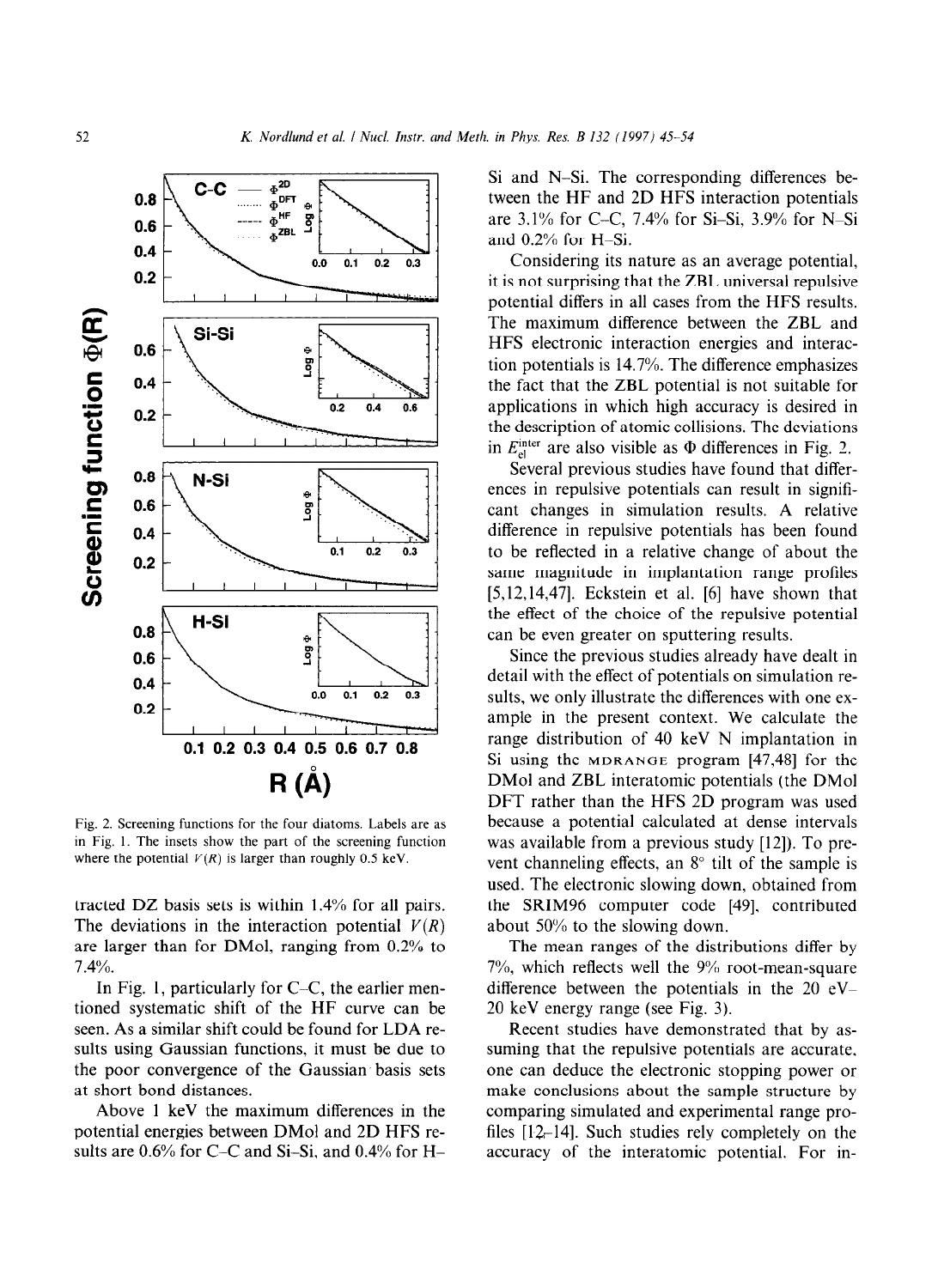

*3.* Range distributions of 40 keV N implantation of Si calculated using the MD Range calculation method for the DMol DFT and ZBL interatomic repulsive potentials.

stance. in stopping power studies in which the first author participated [12,14] use of the ZBL interatomic potential would have caused deduced electronic stopping powers to differ roughly  $5-10\%$ from those obtained with DMol potentials. Studies of sample structure would not be meaningful without a repulsive potential of roughly 1% accuracy  $[13]$ .

## **4. Conclusions**

In this paper, fully numerical HFS and HF methods to calculate accurate repulsive potentials have been used to study the accuracy of the repulsive potentials for H-Si, N-Si, Si-Si and C-C obtained using commonly available ab initio codes. We found that standard basis set methods can be used to calculate accurate repulsive potentials, provided that the basis sets have *enough flexibility* close to the core. In fact, the accuracy of the calculated potentials is totally dependent on the quality of the basis sets, whereas the ab initio level of theory has an almost negligible effect. We also found that it is very difficult to reach the basis set limits by using Gaussian functions. This problem in the strongly repulsive region is independent of the methods used. To obtain very accurate potentials using Gaussian functions, bond functions have to be added to the basis sets.

We found that the DMol DFT method utilizing numerical basis functions can be used to obtain repulsive interatomic potentials for H-Si, N-Si, Si-Si and C-C with an accuracy of the order of  $1\%$ provided that the numerical basis sets contain hydrogenic basis functions. If new repulsive potentials are calculated by any of the standard basis set methods considered here, it is strongly advised to calculate a few reference points by a fully numerical approach.

Finally, we discussed how the accurate interatomic potentials enable more extensive studies of less well-known parameters of irradiation experiments, like the electronic slowing down and sample structure.

#### **Acknowledgements**

M.Sc. A.P. Seitsonen is acknowledged for guiding the first author in the practical use of the DMol code during the early stages of this work. Grants of computer time from the Center for Scientific Computing in Finland are gratefully acknowledged. This work was also supported by the Academy of Finland and by the US Department of Energy, Basic Energy Sciences under grant DEFG02-91ER45439.

## **References**

- [II M.T. Robinson, I.M. Torrens. Phys. Rev. B 9 (1974) 5008.
- [2] J.F. Ziegler, J.P. Biersack, U. Littmark. The Stopping and Range of Ions in Matter. Pergamon. New York. 1985.
- *[31*  M.P. Allen, D.J. Tildesley. Computer Simulation of Liquids, Oxford University Press. Oxford, 1989.
- [41 D.J. Bacon. T. Diaz de la Rubia. J. Nucl. Mater. 216 (1994) 275.
- [5] J. Keinonen, A. Kuronen, K. Nordlund, R.M. Nieminer A.P. Seitsonen, Nucl. Instr. Meth. B 88 (1994) 382.
- [6] W. Eckstein, S. Hackel, D. Heinemann, B. Fricke, Z. Phys. D 24 (1992) 171.
- $[7]$  S. Raman, E.T. Jurney, J.W. Warner, A. Kuronen, J. Keinonen. K. Nordlund. D.J. Millener. Phys. Rev. C 50 (1994) 682.
- [8] K. Nordlund, J. Keinonen, A. Kuronen, Phys. Scripta T54 (1994) 34.
- [91 R.S. Averback. J. Nucl. Mater. 216 ( 1994) 49.